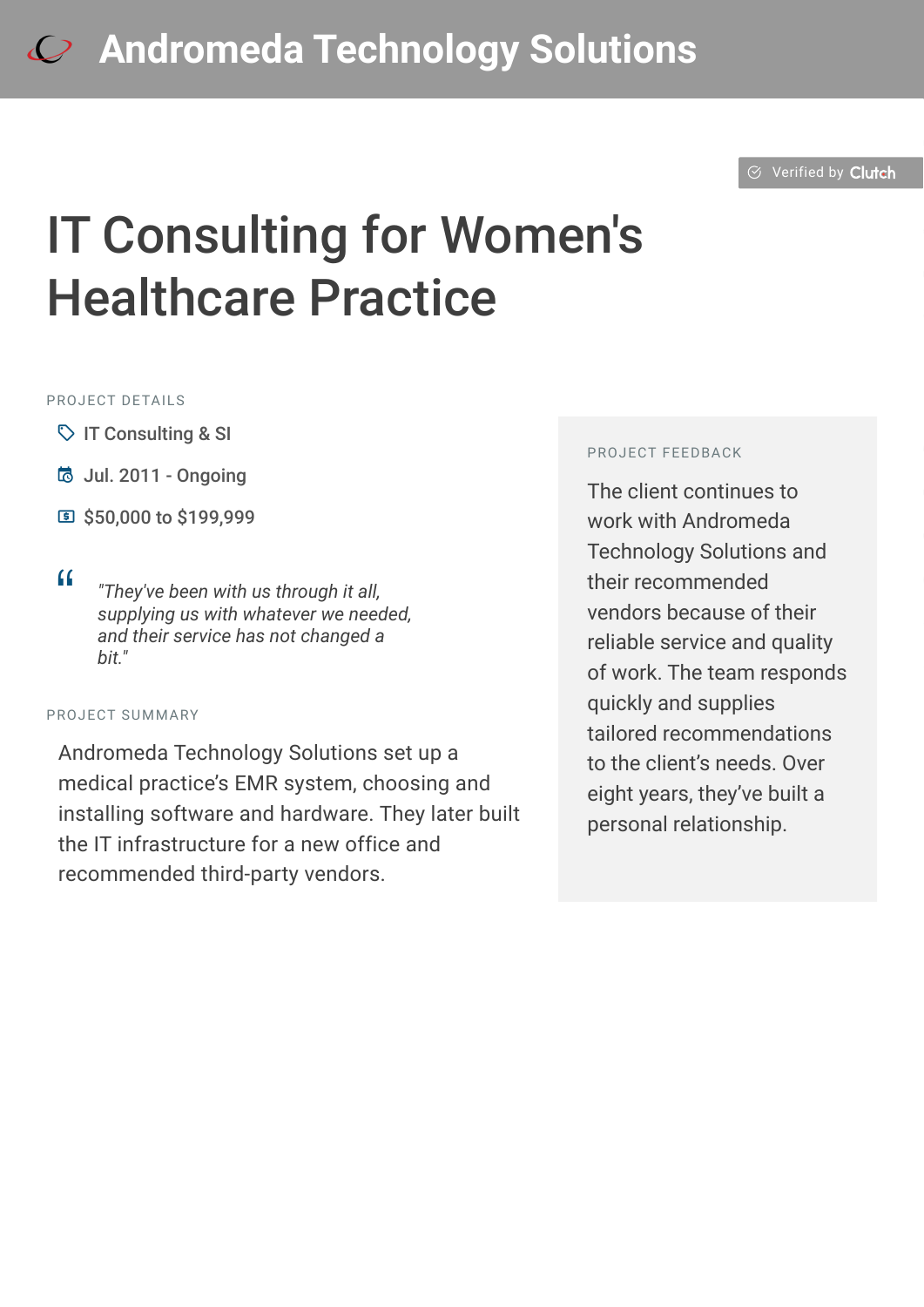# **[A](https://clutch.co/profile/andromeda-technology-solutions?utm_source=case_studies&utm_medium=logo)ndromeda Technology Solutions**

## The Client

### Introduce your business and what you do there.

I'm the practice manager at Women's Health Consulting, IL LLC, a medical practice.

## The Challenge

#### What challenge were you trying to address with Andromeda Technology Solutions?

We have a long history with Andromeda Technology Solutions. We started working with them when we were required to have electronic medical records (EMR) and needed help setting that up.



#### CLIENT RATING

5.0 Overall Score

| Quality:     |  | 5.0 |
|--------------|--|-----|
| Schedule:    |  | 5.0 |
| Cost:        |  | 4.0 |
| Would Refer: |  | 5.0 |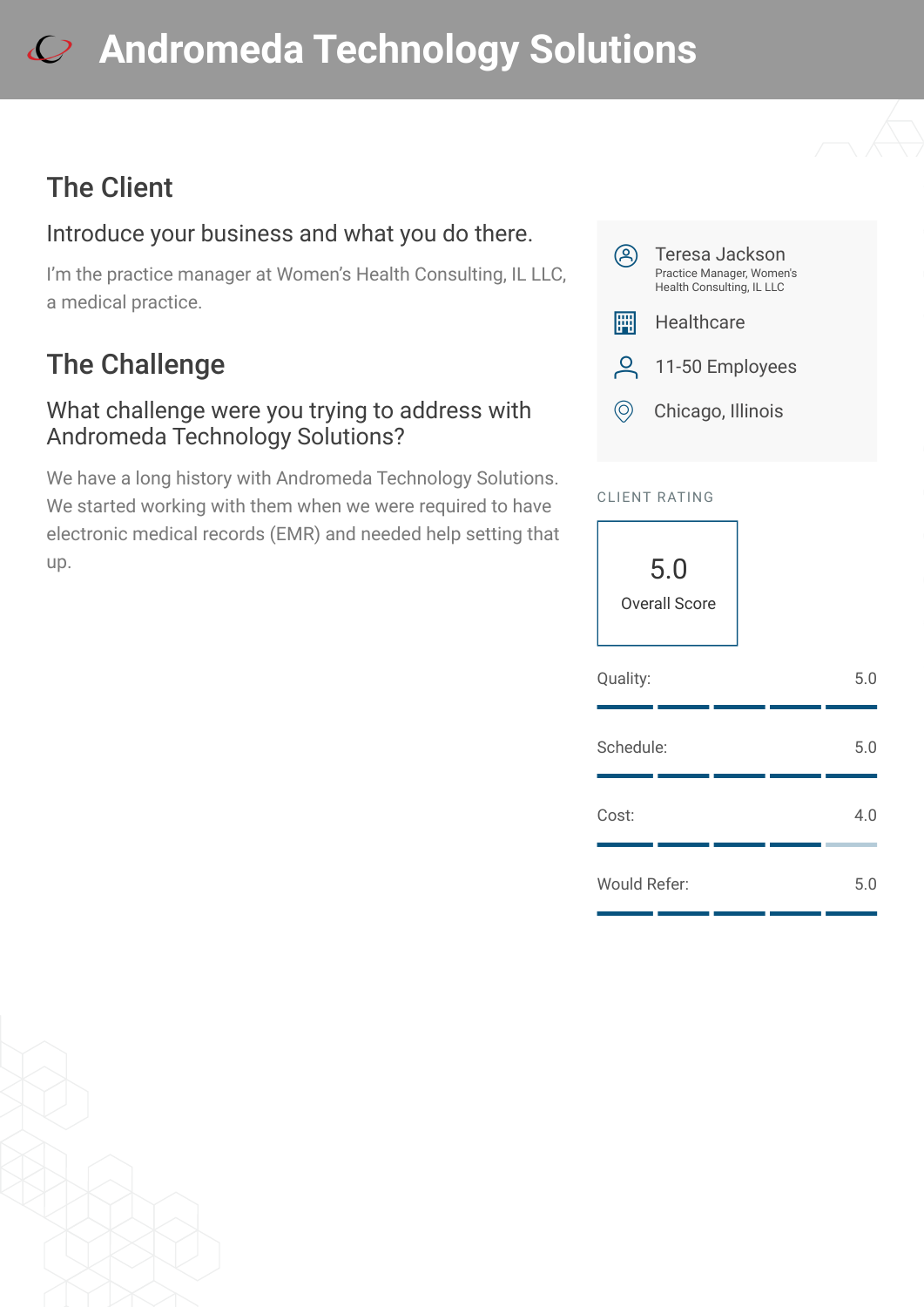## The Approach

#### What was the scope of their involvement?

Andromeda Technology Solutions assisted us in selecting and setting our patient management system. They helped us find and purchase the right set of computers and software to work with our patient management system.

A year later, our office was too small and we needed a new location. Andromeda Technology Solutions came in and built the IT infrastructure for our new office from the ground up. They got us all connected and found us the right vendors to do other things in the office, like installing call lights in patient rooms and switching our phone system from landline to VoIP. Andromeda Technology Solutions knew different companies that would work well for our needs, and we're still using those companies that they recommended. We haven't switched to anything else since.

### What is the team composition?

I started with Carl (Director of Sales / Sr. Account Manager) and have worked with three other people since. Now we work with a specific team for support. They have a great turnaround for responses. When we call in, we can get someone on the phone right away and have them come out within a few hours.

#### How did you come to work with Andromeda Technology Solutions?

When we were trying to find a software company for our patient management system, we found out that Andromeda Technology Solutions had worked with both options we were considering. One of those software companies had an open affiliation with Andromeda Technology Solutions and recommended them to us. Their inside knowledge in helping us select a patient management system was instrumental in our choice.

### How much have you invested with them?

We've spent about \$50,000–\$75,000.